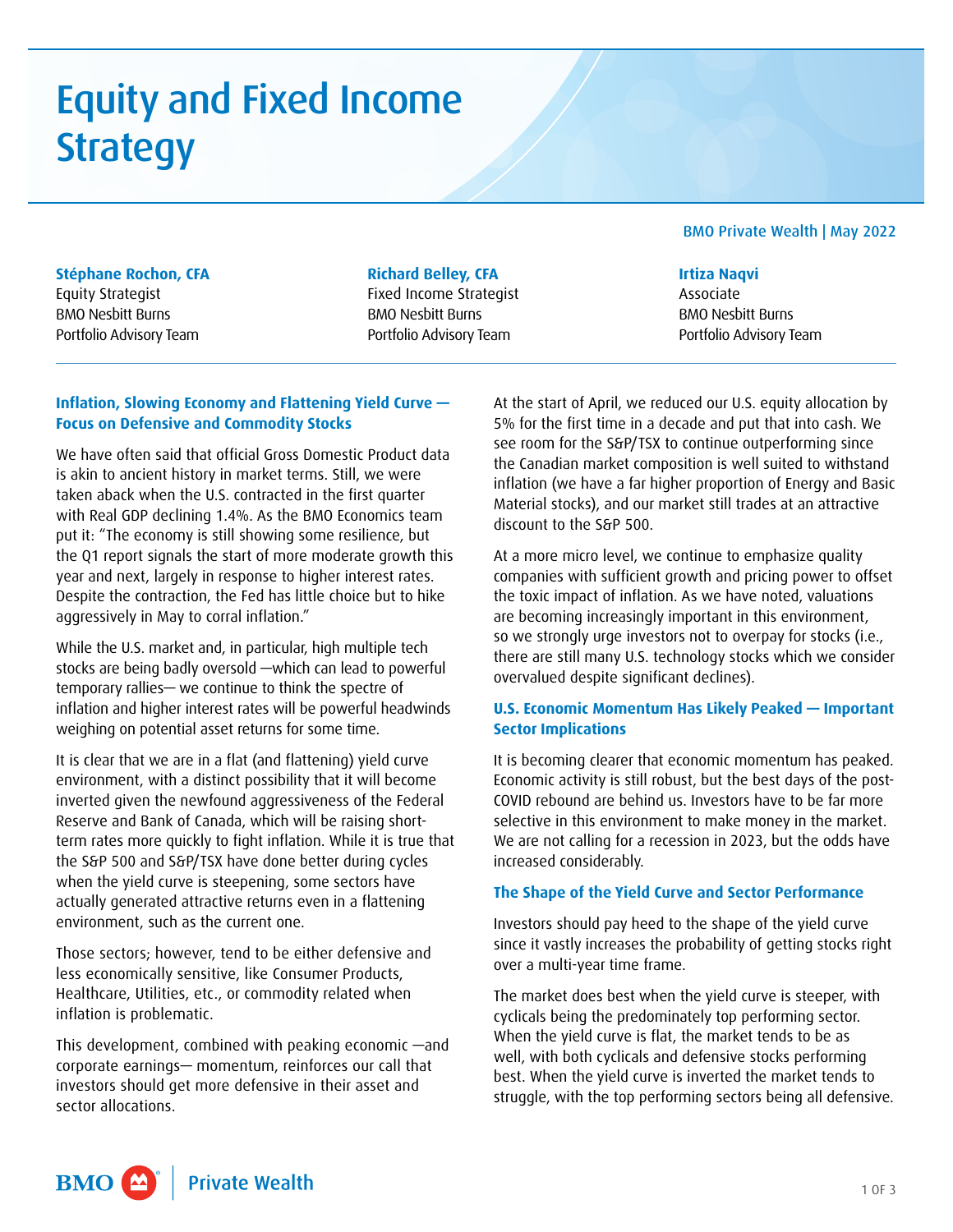Our conclusions are to focus on traditionally defensive sectors such as REITs, utilities, food and beverage, pharmaceuticals and medical equipment.

Specifically, we believe there are a number of stocks in those areas that could outperform, such as CAP REIT, Altagas, Boralex, Coca-Cola, Procter & Gamble, Wal-Mart and Pfizer, for example.

#### **We Continue to Favour Commodities Over U.S. Stocks Right Now**

U.S. stocks remain expensive right now given very worrisome inflation trends which are accelerating interest rate increases.

Conversely, commodities are well supported, not only technically but also because of the Russian aggression and the still very low valuation and capital return potential for many companies in the energy, agriculture and metals spaces.

#### **The Technical Picture — Russ Visch, CMT Technical Analyst**

We are now 25 months into the cyclical bull market as measured from the March 2020 low. Looking back over the past 70+ years of history for the S&P 500, a cyclical bull market has lasted an average of 30 months, when the index is trading within a bigger, secular, bullish uptrend, such as we are now.

History tells us we are in the late innings of this current cycle, and there is plenty of evidence of this in sector performance in recent weeks. Specifically, we are starting to see sectors that are more traditionally defensive in nature starting to outperform.

## **Don't Look Yet, But Fixed Income Markets Are Becoming More Attractive, At Least Relatively Speaking**

In a world of price inflation at a decade's high (6.7% Canada, 8.5% U.S.), one can hardly say that 3% to 4% bond yields, on average, are attractive, especially not on a real return basis (net of inflation). With limited signs of inflation peaking just yet, and central banks definitively on an aggressive tightening path to fight it, why would bonds become a valuable option now?

We admit that some uncertainties continue to weigh against adding fixed income investments or lengthening portfolio maturities. On top of price and wage pressures, the persistent Russia-Ukraine conflict, Covid's sixth wave and the risk of central banks surprising markets beyond current expectations, could still lead interest rates higher.

We are now seeing some silver linings for bond investments, including: 1) significant monetary policy tightening already

priced in; 2) multiple months of coupon income still to earn this year; and 3) more attractive reinvestment rates. We can add to the list the lower interest rate sensitivity of bonds in general as well as the higher yields compared to four months ago which provides additional protection in case interest rates continue to rise in the near term.

The perfect storm of rising rates and widening credit spreads have resulted in the yields of most fixed income sectors becoming more attractive than equities. For corporate bonds, these are the highest yields since the financial crisis.

While inflation and bond rates may not have yet peaked, we believe investors are better positioned today to mitigate that risk. It may not yet be the time to significantly increase fixed income allocation, but it is certainly not the time to reduce and/or liquidate holdings either.

As with any repositioning strategy it is important to start early, in order to not only increase overall yield, but explore opportunities to become more tax efficient.

**Please contact your BMO financial professional if you have any questions or would like to discuss your investments.**